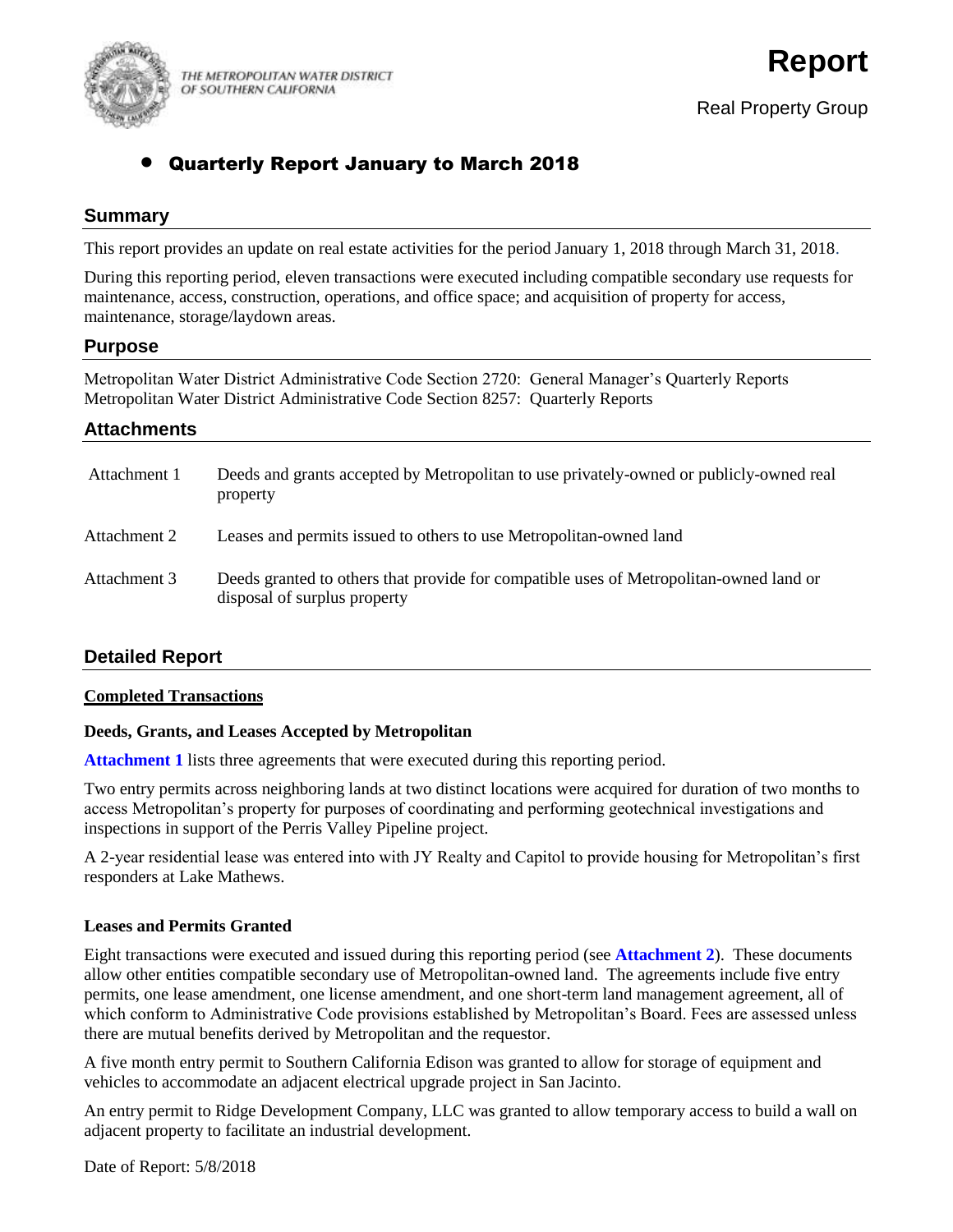An entry permit to Red River Farms was granted for hay storage on the Palo Verde properties.

An entry permit to the California Department of Water Resources was granted to allow periodic access to Chipps Island for purposes of conducting topography/bathymetry surveys and a jurisdictional delineation.

An existing entry permit was amended granting the U.S. Bureau of Reclamation access to Metropolitan's Palo Verde properties for economic evaluation and reconnaissance land surveys.

An existing revenue lease with The Colonies Partners, L.P. was reassigned to Engelhardt Holdings, LLC. The original lease was granted to The Colonies Partners, L.P. for parking and landscaping in support of their adjacent development. In compliance with the approved lease agreement, landowner permission for the assignment was granted to Engelhardt Holdings, LLC in order to accommodate parking and landscaping for a new Ford dealership in Claremont.

An existing license was amended to allow expansion of a public park in the city of Perris.

A short-term Land Management Agreement was entered into with Red River Farms to provide services consisting of weed and dust control, ditch maintenance, and planting and harvesting of crops for a portion of Palo Verde properties.

### **Deeds Granted to Others**

**Attachment 3** lists no agreements during this reporting period.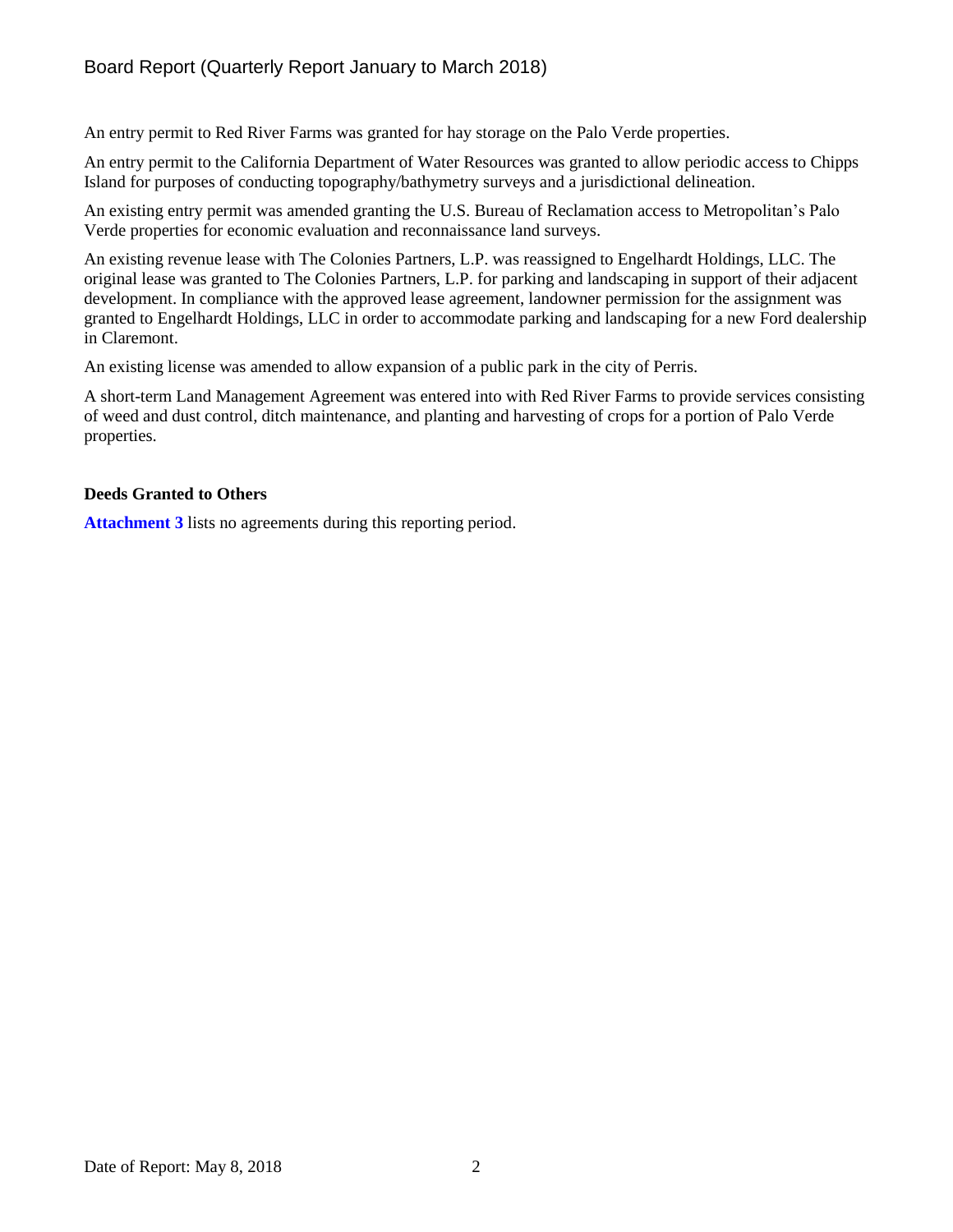### **Deeds, Grants and Leases Accepted During 3rd Quarter of FY 2017/18 January 1, 2018 through March 31, 2018**

| <b>GRANTOR</b>               | <b>ACREAGE</b> | <b>TYPE</b>                         | <b>TERM</b> | <b>USE</b>                                                                                                                                                                                         | <b>RECORDING DATE</b> | <b>COSTS</b>       |
|------------------------------|----------------|-------------------------------------|-------------|----------------------------------------------------------------------------------------------------------------------------------------------------------------------------------------------------|-----------------------|--------------------|
| Greens Hospitality, Inc.     | 0.65           | <b>Entry Permit</b>                 | 71 days     | Allows access through/across Grantor's property for<br>purposes of coordinating and performing geotechnical<br>investigations and inspections in support of the Perris<br>Valley Pipeline project. | 1/9/2018              | \$0 <sup>(1)</sup> |
| March Joint Powers Authority | 0.15           | <b>Entry Permit</b>                 | 71 days     | Allows access through/across Grantor's property for<br>purposes of coordinating and performing geotechnical<br>investigations and inspections in support of the Perris<br>Valley Pipeline project. | 1/11/2018             | $$0^{11}$          |
| JY Realty and Capitol        | 2,504 sq. ft.  | Lease of single family<br>residence | 2 years     | Provides housing for Metropolitan's first responder at<br>Lake Mathews                                                                                                                             | 1/10/2018             | \$2.475/mo.        |

#### **TBD = To be Determined**

#### **n/a = Not Applicable**

(1) Negotiated no fees to property owner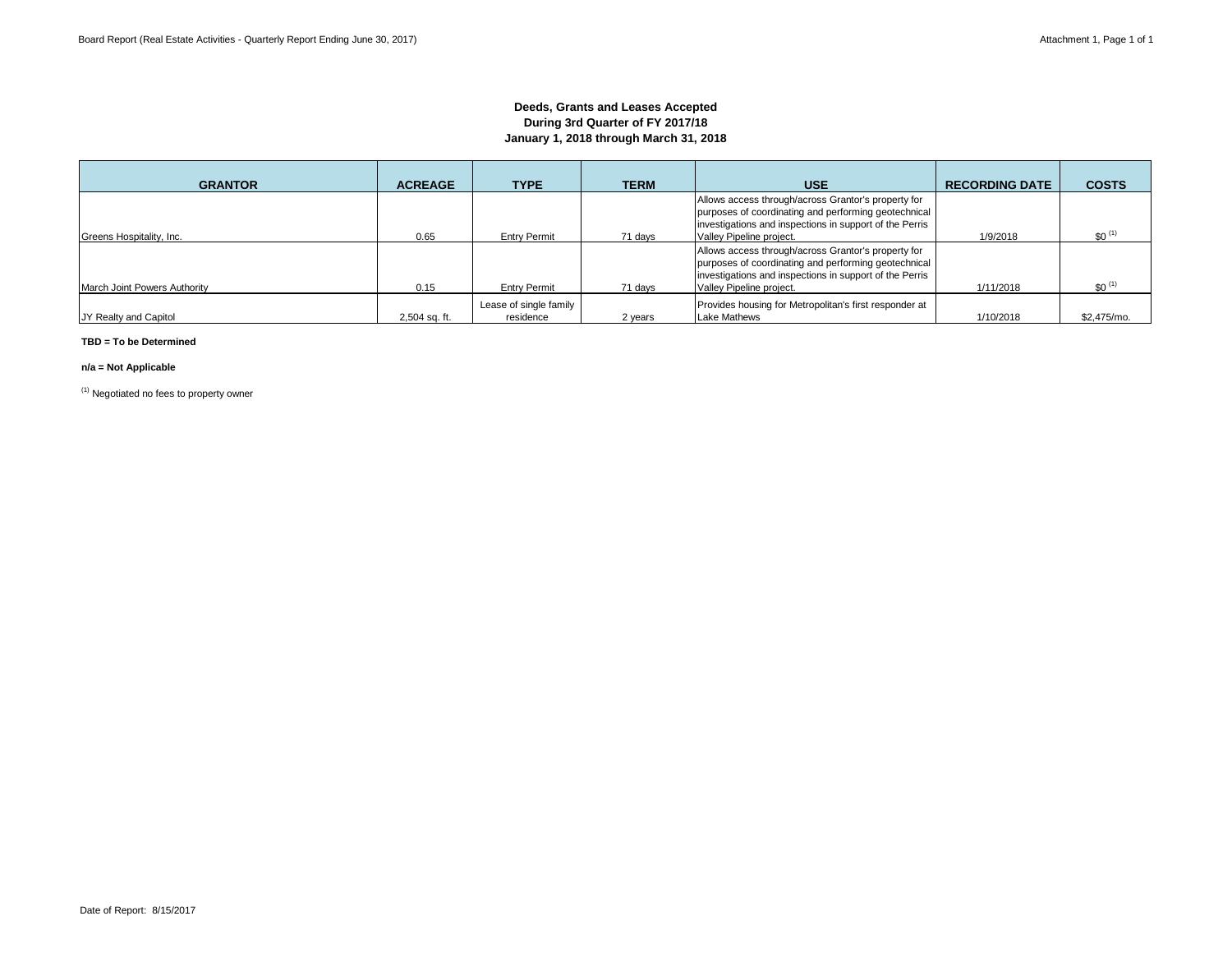### **Leases and Permits Granted During 3rd Quarter of FY 2017/18 January 1, 2018 through March 31, 2018**

| <b>LESSEE</b>                            | <b>ENTITY</b><br><b>TYPE</b> | <b>ACREAGE</b> | <b>TYPE</b>                  | <b>TERM</b> | <b>USE</b>                                                                                                                                                                                                                                                                                                                                                                                           | <b>FEE/RENT</b> | <b>FREQUENCY</b> |
|------------------------------------------|------------------------------|----------------|------------------------------|-------------|------------------------------------------------------------------------------------------------------------------------------------------------------------------------------------------------------------------------------------------------------------------------------------------------------------------------------------------------------------------------------------------------------|-----------------|------------------|
| Ridge Development Company, LLC           | Private                      | 20             | <b>Entry Permit</b>          | 2 years     | Allows temporary access to build a wall on adjacent property<br>to facilitate an industrial development.                                                                                                                                                                                                                                                                                             | \$26,300        | One-Time         |
| California Department of Water Resources | Public                       | 243            | <b>Entry Permit</b>          | 7 months    | Allows periodic access to Chipps Island for purposes of<br>conducting topography/bathymetry surveys and a jurisdictional<br>delineation.                                                                                                                                                                                                                                                             | $$0^{(1)}$$     | n/a              |
| Engelhardt Holdings, LLC                 | Public                       | 1.863          | Lease                        | 44 years    | An existing revenue lease with The Colonies Partners, L.P.<br>was reassigned to Engelhardt Holdings, LLC. The original<br>lease was granted to The Colonies Partners, L.P. for parking<br>and landscaping in support of their adjacent development.<br>This lease has been assigned to Engelhardt Holdings, LLC to<br>accommodate parking and landscaping for a new Ford<br>dealership in Claremont. | \$4,707         | Annually         |
| Southern California Edison               | Public                       | .630           | <b>Entry Permit</b>          | 5 months    | Allows for storage of equipment and vehicles to accommodate<br>an adjacent electrical upgrade project in San Jacinto.                                                                                                                                                                                                                                                                                | \$5,000         | One-Time         |
| <b>Red River Farms</b>                   | Private                      | 11             | <b>Entry Permit</b>          | 2 months    | Allows for hay storage on the Palo Verde properties.                                                                                                                                                                                                                                                                                                                                                 | \$1,000         | One-Time         |
| U.S. Bureau of Reclamation               | Public                       | 634.690        | <b>Entry Permit</b>          | 1 year      | Allows access for economic evaluation and reconnaissance<br>survey of land on Metropolitan's Palo Verde properties                                                                                                                                                                                                                                                                                   | $$0^{(1)}$$     | n/a              |
| <b>Red River Farms</b>                   | Private                      | 3.843          | Land Management<br>Agreement | 1 year      | Provides services consisting of weed and dust control, ditch<br>maintenance, and planting and harvesting of crops on a<br>portion of Palo Verde properties.                                                                                                                                                                                                                                          | $$0^{(1)}$$     | n/a              |
| City of Perris                           | Public                       | 26.190         | License                      | 1 year      | An existing license was amended to allow expansion of a<br>public park.                                                                                                                                                                                                                                                                                                                              | \$3,085         | Annually         |

n/a = Not Applicable

 $(1)$  No compensation due to the mutual benefits derived by both parties.